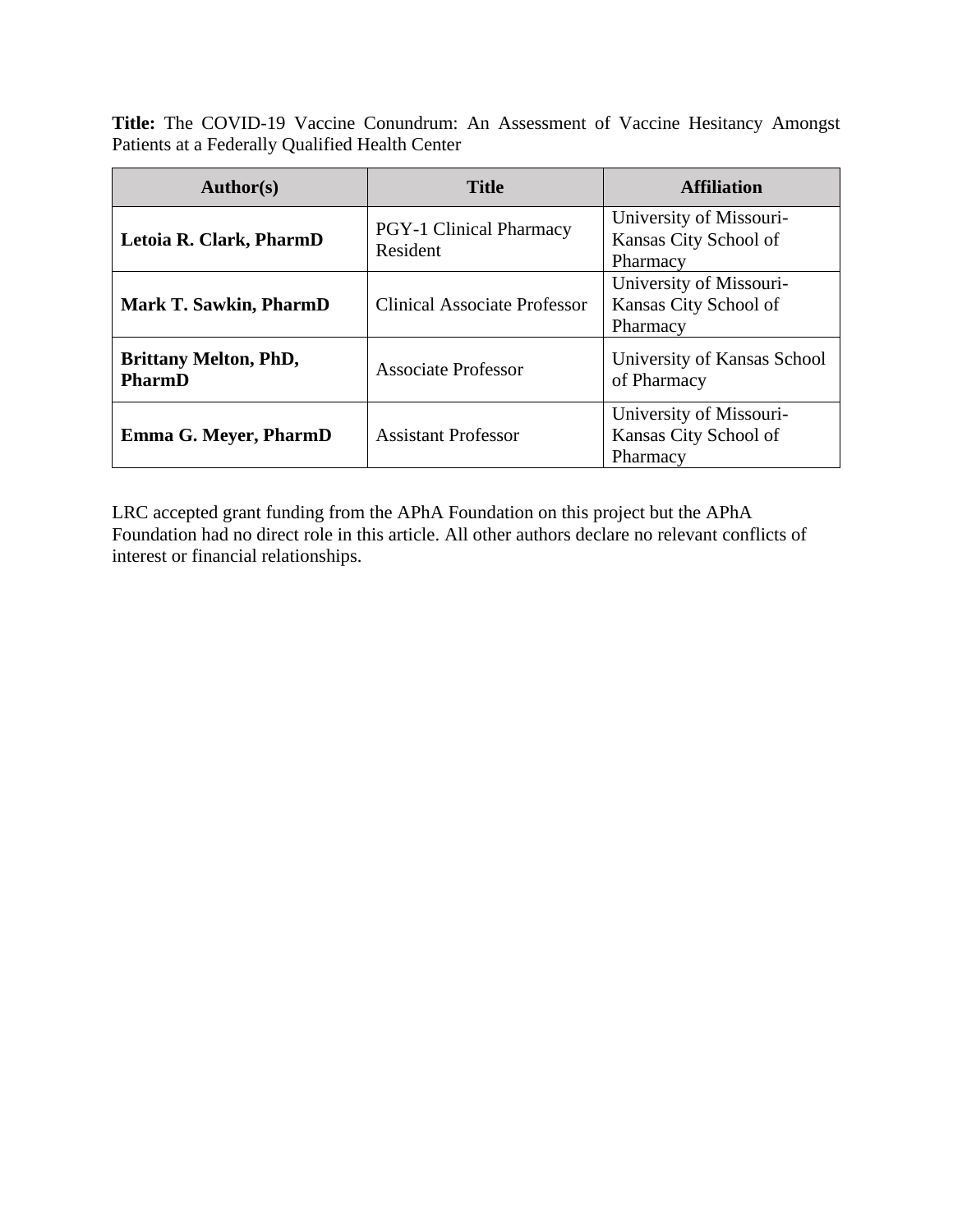## **Abstract**

**Background:** With three COVID-19 vaccines currently authorized for emergency use in the US, vaccine hesitancy has the potential to sabotage COVID-19 vaccination efforts and be detrimental to establishing herd immunity. In order to realize the extent of vaccine hesitancy, an adequate understanding of the role that self-identified barriers and epidemiologic factors may play is timely and important.

**Objective(s):** The objectives of this study were to 1) determine if there is a correlation between vaccine hesitancy and epidemiologic factors, and 2) identify perceived patient-reported barriers associated with receiving a COVID-19 vaccine.

**Methods:** A written questionnaire was utilized to collect data from eligible patients over a 15 week period between October 2020 and February 2021. A combination of non-parametric tests and descriptive statistics were used to analyze this data.

**Results:** A majority of patients were either very strongly in support of (28.2%) or very strongly against (29.7%) receiving a COVID-19 vaccine. Notable findings included the comparison of patients with advanced degrees being more likely to get vaccinated (48.1%) to those without advanced degrees, who were more unlikely to get vaccinated  $(38.8%)$  ( $p = 0.002$ ). There was also a significant difference between races regarding their interest in receiving a COVID-19 vaccine. Blacks were much more likely to answer very strongly against receiving the vaccine compared to Caucasians and Hispanics ( $p \le 0.001$ ). The most reported barrier to receiving a COVID-19 vaccine was concern for side effects.

**Conclusion:** This study provides a glimpse into possible correlations between vaccine hesitancy and epidemiologic factors as well as patient-reported barriers to receiving a COVID-19 vaccine. With widespread vaccination underway, it is imperative that we learn about and address concerns about receiving the COVID-19 vaccine to ensure herd immunity can adequately be achieved.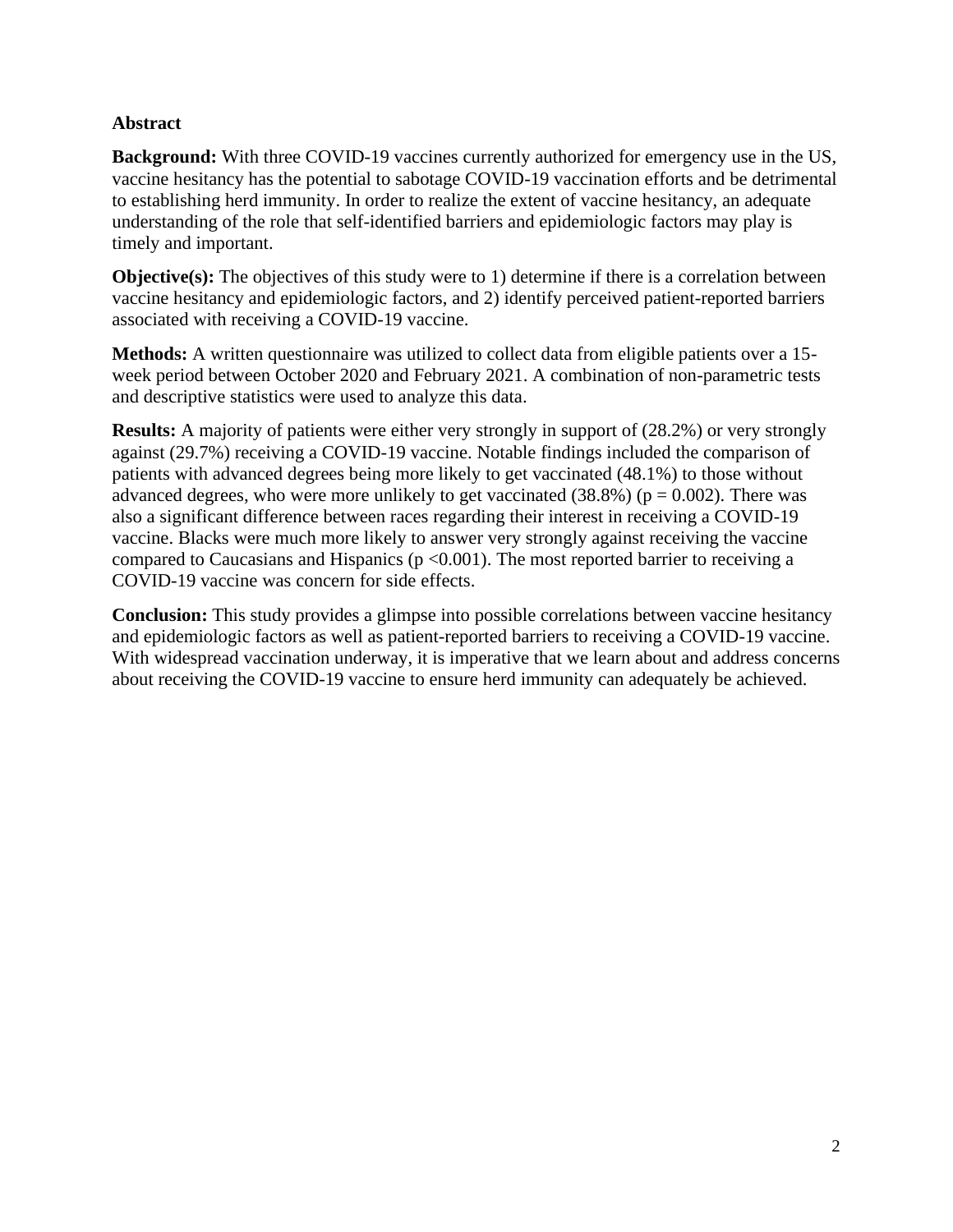#### **Background**

COVID-19, the disease caused by the severe acute respiratory syndrome coronavirus 2 (SARS-CoV2) virus, was first discovered in December 2019 following an outbreak in Wuhan, China. After spreading quickly across the world, the World Health Organization (WHO) on March  $11<sup>th</sup>$ , 2020 declared the COVID-19 outbreak a global pandemic. Just two days later, a national emergency was declared in the US. As of May 3<sup>rd</sup>, 2021, there were a reported 32,191,342 total cases in the US and  $573,780$  deaths<sup>1</sup>. There are currently three COVID-19 vaccines that have been granted emergency authorization for immunization in the US. Pfizer-BioNTech and Moderna have both developed a two-dose mRNA vaccine series to be administered intramuscularly in those 16 and 18 years of age or older, respectively.<sup>2</sup> Johnson & Johnson's Janssen vaccine is a single dose alternative. This viral vector vaccine is administered intramuscularly and recommended for people aged 18 years and older.<sup>3</sup>

The World Health Organization (WHO) has listed vaccine hesitancy – the reluctance or refusal to vaccinate despite the availability of vaccines – as one of their top ten threats to global health.<sup>4</sup> A 2009 National Immunization Survey found the delay or refusal of vaccine administration to be a result of patient concern for vaccine safety and effectiveness as well as a lower perceived risk of contracting a vaccine-preventable disease.<sup>5</sup> The survey concluded that parents who delayed or refused the vaccination of their children had greater distrust in medical professionals and were less likely to believe that medical professionals in charge of vaccinations had their child's best interest at heart.<sup>6</sup>

From 1989-1999 the Center for Health System Change conducted a population-based survey to discover the racial/ethnic differences of distrust in the healthcare system. The study included other sociodemographic variables such as gender, age, insurance coverage, educational attainment, and household income. Mean levels of physician distrust were higher with Blacks compared to Hispanics and Caucasians (19.7, 18.9 and 17.4, respectively).<sup>7</sup> Findings also concluded that women had lower distrust scores than men (regardless of race) meaning that women were more likely to trust medical professionals. Additionally, this study noticed that higher levels of educational attainment were associated with lower distrust scores amongst Blacks and Hispanics but not amongst Caucasians. With regard to insurance status, there was a significant difference in distrust among Blacks between public and private insurance, between Caucasians who had any insurance versus those with none, and no difference among Hispanics.<sup>7</sup>

While vaccine hesitancy is a widely studied phenomenon, there is minimal data to evaluate the hesitancy the public may have to receiving one of the three novel COVID-19 vaccines. In order to assess COVID-19 vaccine hesitancy specifically, an adequate understanding of self-identified barriers and epidemiologic factors may be imperative to successful herd immunity.

## **Objective(s)**

The objectives of this study were to 1) determine if there is a correlation between vaccine hesitancy and epidemiologic factors, and 2) identify perceived patient-reported barriers associated with receiving a COVID-19 vaccine.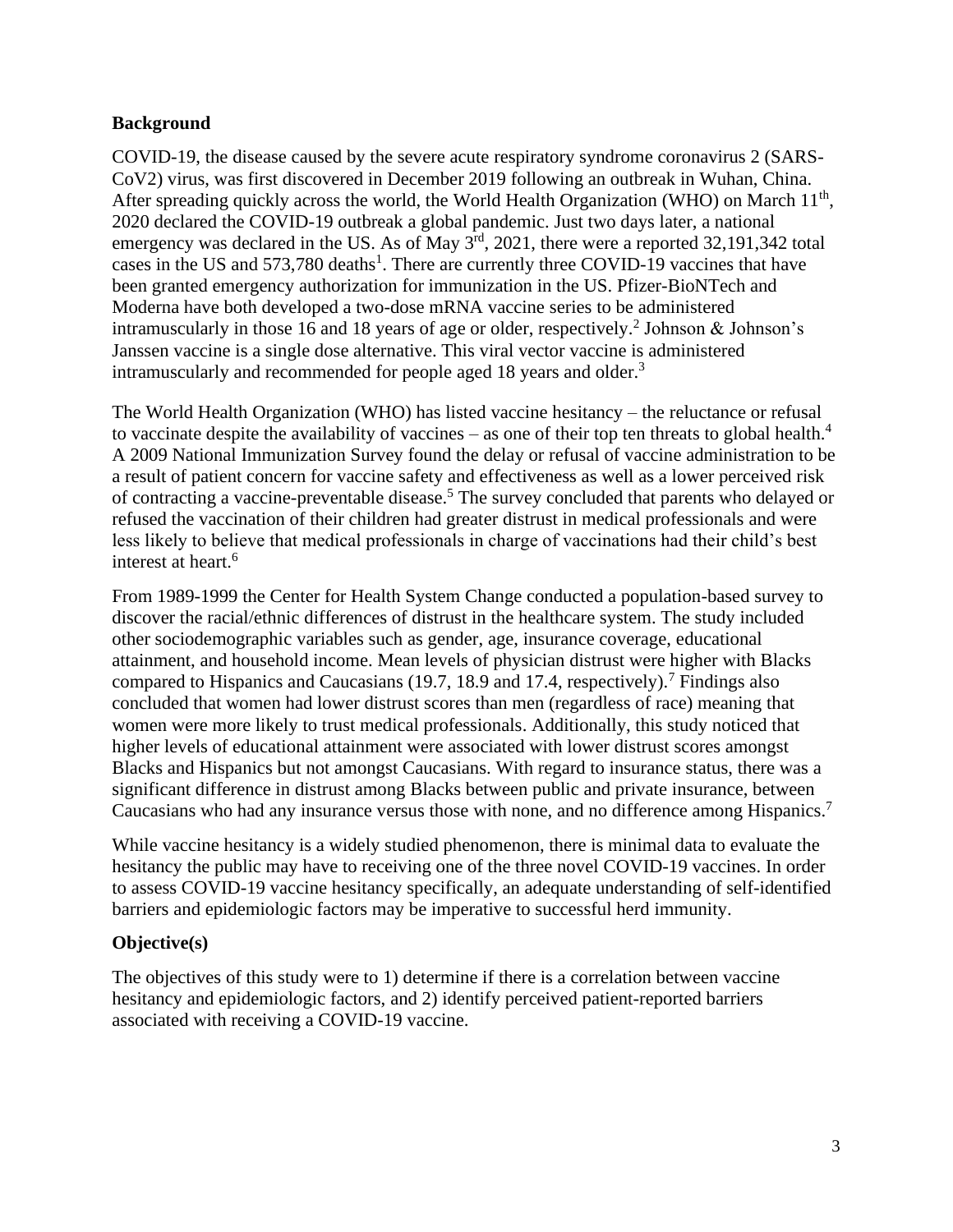## **Methods**

# **Study Design**

This descriptive cross-sectional study occurred over a period of 15 weeks between October 2020 and February 2021. This study was approved by the University of Missouri Kansas City Institutional Review Board (Protocol #: 2034362).

# **Setting**

Research was conducted at KC CARE Health Center, a Federally Qualified Health Center (FQHC) located in Kansas City, MO. Although KC CARE has four locations, the questionnaire was only offered at the main location in Midtown Kansas City. KC CARE is dedicated to vaccinating its community and works closely with federal, state and local health departments to help distribute the COVID-19 vaccine.<sup>8</sup>

# **Approach**

Patients were included in this study if they were at least 18 years of age with an ability to speak and read the English language. All KC CARE medical staff and personnel were excluded. A written questionnaire (**Appendix 1**) was utilized to collect data from eligible patients. Participation in this study was voluntary and anonymous.

Members of the patient services department were asked to offer questionnaires to all patients presenting to the health center between October  $30<sup>th</sup>$ , 2020 and February 12<sup>th</sup>, 2021. The clinic staff received training regarding the handling of questionnaires and were informed of the inclusion and exclusion criteria. They were also provided a script with recommended talking points to aid in questionnaire distribution. To increase the likelihood of distribution and decrease the duplication of data, questionnaires were attached to patient intake forms, which are completed annually for KC CARE patients. Upon completion, questionnaires were placed in a secure key-locked drop box only to be accessed by the primary investigator.

## **Questionnaire Tool**

The questionnaire was created with a readability of  $64.5\%$  (Flesch-Kincaid Grade Level = 6.7) to ensure the content would be understood by the general population. It was also pilot tested by 10 patients during the month of October to ensure clarity and patient comprehension. No revisions to the questionnaire were necessary based on pilot data.

The questionnaire consisted of six multiple-choice questions to obtain demographic data relating to age, gender, race/ethnicity, education, household income, and health insurance. A single multiple-choice question was used to determine the nature of the patient's visit. There were two 'Yes/No' questions to determine if a patient had been previously exposed to or tested for SARS-CoV-2. Patients were asked to answer five questions concerning vaccine hesitancy, which were measured on a Likert Scale (1 – Highly Unlikely, 5 – Highly Likely). The final question (select all that apply) served to help identify perceived patient-reported barriers associated with receiving a COVID-19 vaccine.

## **Statistical Analysis**

A combination of descriptive statistics and non-parametric tests were used to analyze this data. Descriptive statistics were used to evaluate demographics in addition to the perceived barriers to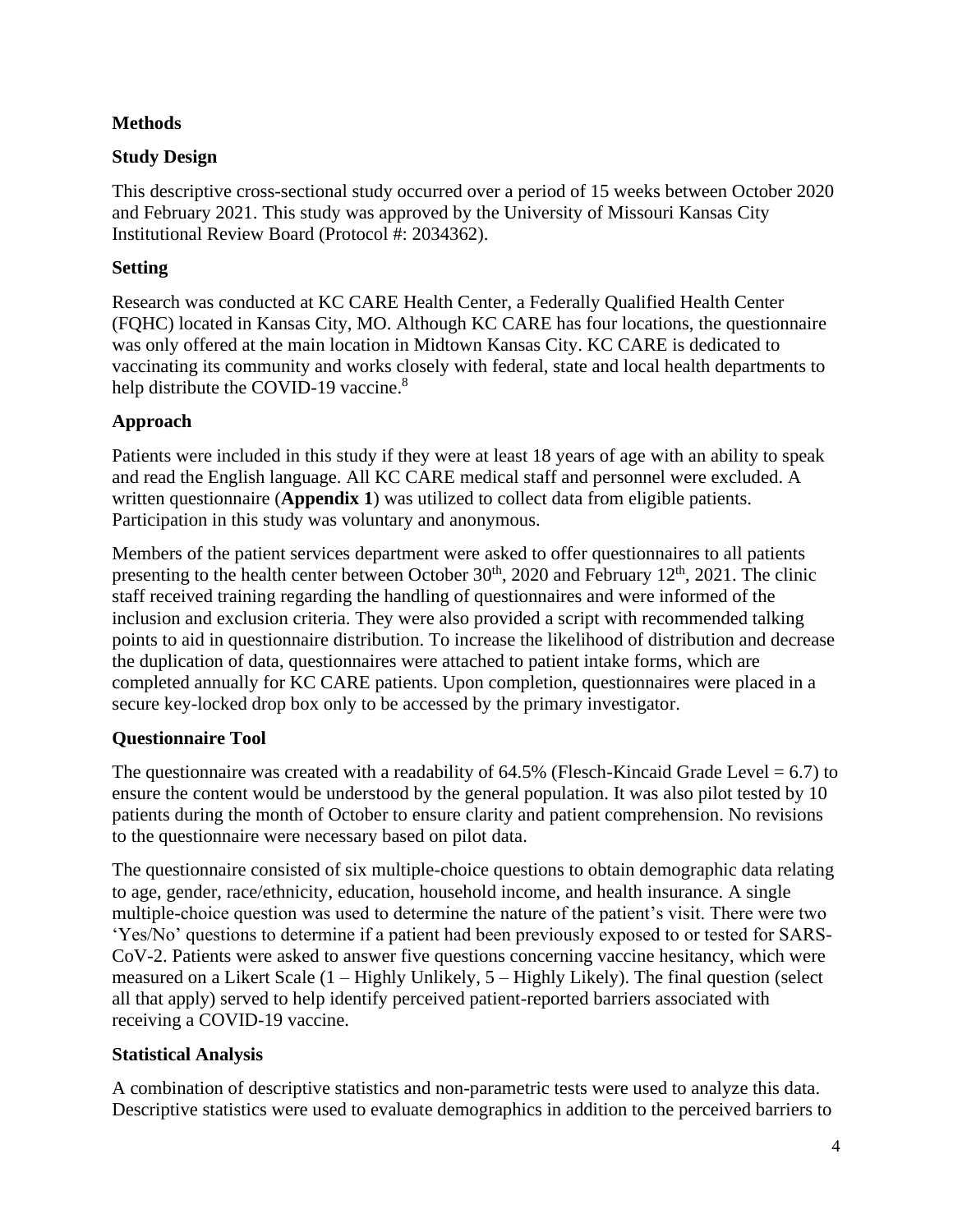receiving a COVID-19 vaccine. A Chi-square test was performed to detect a difference between Blacks, Hispanics, and Caucasians regarding their likelihood of receiving a COVID-19 vaccine. To evaluate COVID-19 exposure versus vaccine intention and COVID-19 test result versus vaccine intention, a two-group comparison was completed via Chi-square. This test was also used in an effort to detect any differences between the likelihood of vaccine administration for those with reduced levels of education compared to those with higher academic achievements. Analyses were accomplished using SPSS v. 27 and an a-priori alpha of 0.05.

#### **Results**

A total of 224 questionnaires were collected. One participant did not meet the eligibility criteria (age <18 years) and was excluded from data analysis.

#### **Patient Demographics**

The plurality of patients identified as male (49.8%), between the ages of 25 to 39 (43.6%) and reported having an associate degree or higher (35.7%). Over 80% of the patients identified as either Black or Caucasian (40.4% and 41.7%, respectively), while only 13.9% identified as Hispanic. Many of the patients reported being uninsured (39.9%) and almost half had an annual household income of less than \$25,000 (48.9%). A large number of patients presented to the health center for a provider visit (66.5%), and other reasons included pharmacy or lab visits (2.6% and 13.4%, respectively). A very small proportion of patients presented to the clinic for COVID-19 testing (2.1%); notably, more than half of patients said they had been tested for COVID-19 at least once since the start of the pandemic (52.6%). Of those tested, 11.4% reported a positive result. When asked about potential exposure to the virus, an overwhelming majority felt as if they had never been exposed at all (83%). A complete list of demographics can be found in **Table 1**.

More than a third of patients were likely (8.4%) or highly likely (28.2%) to receive a COVID-19 vaccine (**Figure 1A**). Similar results were found when asked if they would return for a second dose of the vaccine (**Figure 1B**). Approximately 70% of this patient population (n=138/197) reportedly have children and of those, 59.4% said that it was either highly unlikely (47.8%) or unlikely (11.6%) for them to forbid their children from receiving a COVID-19 vaccine (**Figure 1C**). Of the remaining 40.6% reported to have children, 15.2% said they were highly likely, 2.9% said they were likely, and 22.5% said they were neither unlikely nor likely to forbid the vaccination of their children. Additionally, patients were more likely to recommend the vaccine to their friends and family (**Figure 1D**). Roughly one-quarter of patients felt impartial to making this recommendation altogether (neutral: 23.8%). When asked about mask use, nearly 70% of patients said it was either highly unlikely (59.3%) or unlikely (8.5%) for them to stop wearing one post-vaccination (**Figure 1E**).

## **Perceived Barriers**

To assess potential barriers to receiving a COVID-19 vaccine, patients were asked to choose from a selection of postulated concerns. Patients were predominantly concerned about the potential side effects after vaccine administration (43%) (**Figure 2**). Even though immediate side effects were the most reported concern, others expressed concern about the long-term implications of a COVID-19 vaccine (4.0%). Close to 40% were concerned about the novelty of the vaccines (38.6%), and 38.1% felt as if they did not know enough about how the vaccines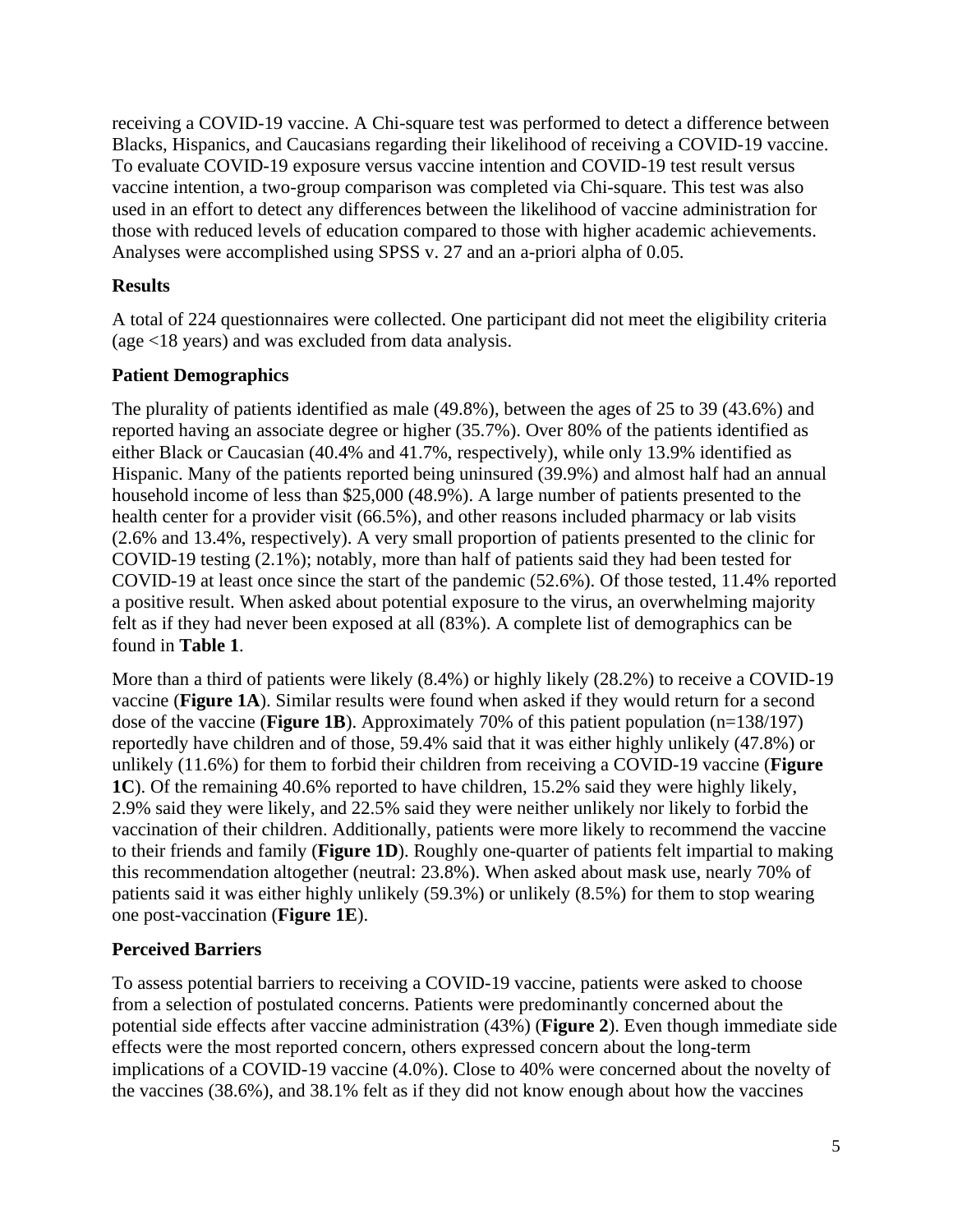work. Other patients simply felt that the vaccines would not work at all (18.4%) and 15.2% thought the vaccines would give them COVID-19. Cost was a concern for 19.7% of patients, while 1.8% were worried about transportation to/from vaccination location. Fourteen (7.7%) of the patients who responded 'other' manually listed not having any concerns at all.

Differences were found between education and likelihood of getting a COVID-19 vaccine. Patients with an associate degree or higher were significantly more likely to get vaccinated compared to those with less than an associate degree  $(p = 0.002)$  (**Figure 3**). There was also a significant difference between races regarding their interest in receiving a COVID-19 vaccine. Blacks reported that they were highly unlikely to receive a COVID-19 vaccine compared to Caucasians who were highly likely to receive the vaccine (p <0.001) (**Figure 4).** Hispanics were neutral in their desire of getting a vaccine and did not feel strongly one way or the other.

Many of the patients in this study population reported they had been tested for COVID-19 despite, to the best of their knowledge, never having been exposed to the virus. Those reportedly tested for COVID-19 were significantly more likely to get a COVID-19 vaccination regardless of their perceived exposure to the virus  $(p = 0.018)$  (**Supplemental Figure 1**). Fifty percent  $(n=6)$ of those who tested positive said that they were highly likely to receive a COVID-19 vaccine; however, a quarter of patients (n=3) were highly unlikely to get vaccinated despite their positive result.

## **Discussion**

Patients in this study indicated their largest concern with receiving a COVID-19 vaccine was the associated side effects. Additionally, patients mentioned feeling uninformed about the vaccine in relation to its mechanism of action. These concerns are common and are not just limited to novel vaccine therapies.<sup>5</sup> In other studies lower education has been associated with vaccine hesitancy and the refusal to get vaccinated, which supports our finding that patients with an associate degree or higher were more likely to get vaccinated ( $p = 0.002$ ).<sup>9,10</sup> This data suggests educating the public about vaccines is crucial to ensure public acceptance and widespread administration. While providing education is imperative for providers, the focus should not be on intimidating patients to receive the COVID-19 vaccine, but on dedicating time to listen to the thoughts, fears, and opinions of their patients so that they can be thoughtfully addressed at an appropriate level for the patient.<sup>11</sup> This allows patients to have adequate knowledge of the benefits and risks associated with COVID-19 vaccination, so patients can make their own informed decision. Taking the time to listen to hesitant patients has been supported by other studies which found that immediately addressing patient questions with an overwhelming amount of information has the potential to actually heighten medical mistrust and therefore, increase vaccine hesitancy.<sup>11,12</sup> Medical mistrust tends to affect a disproportionate amount of Blacks compared to other races, which is in line with this study's finding that Blacks reported they were more unlikely to get vaccinated compared to both Caucasians and Hispanics ( $p \le 0.001$ ).<sup>13</sup>

While cost was not the most commonly reported concern, it was still mentioned as a barrier to receiving a COVID-19 vaccine. Currently in the US, vaccine doses are purchased with taxpayer dollars and available to everyone at no cost regardless of their immigration or health insurance status.<sup>14</sup> As we start on the path to herd immunity via widespread immunization, the WHO encourages the continued use of masks, and patients in this study indicated they were highly likely to continue wearing their masks even after vaccination (59.3%). This is encouraging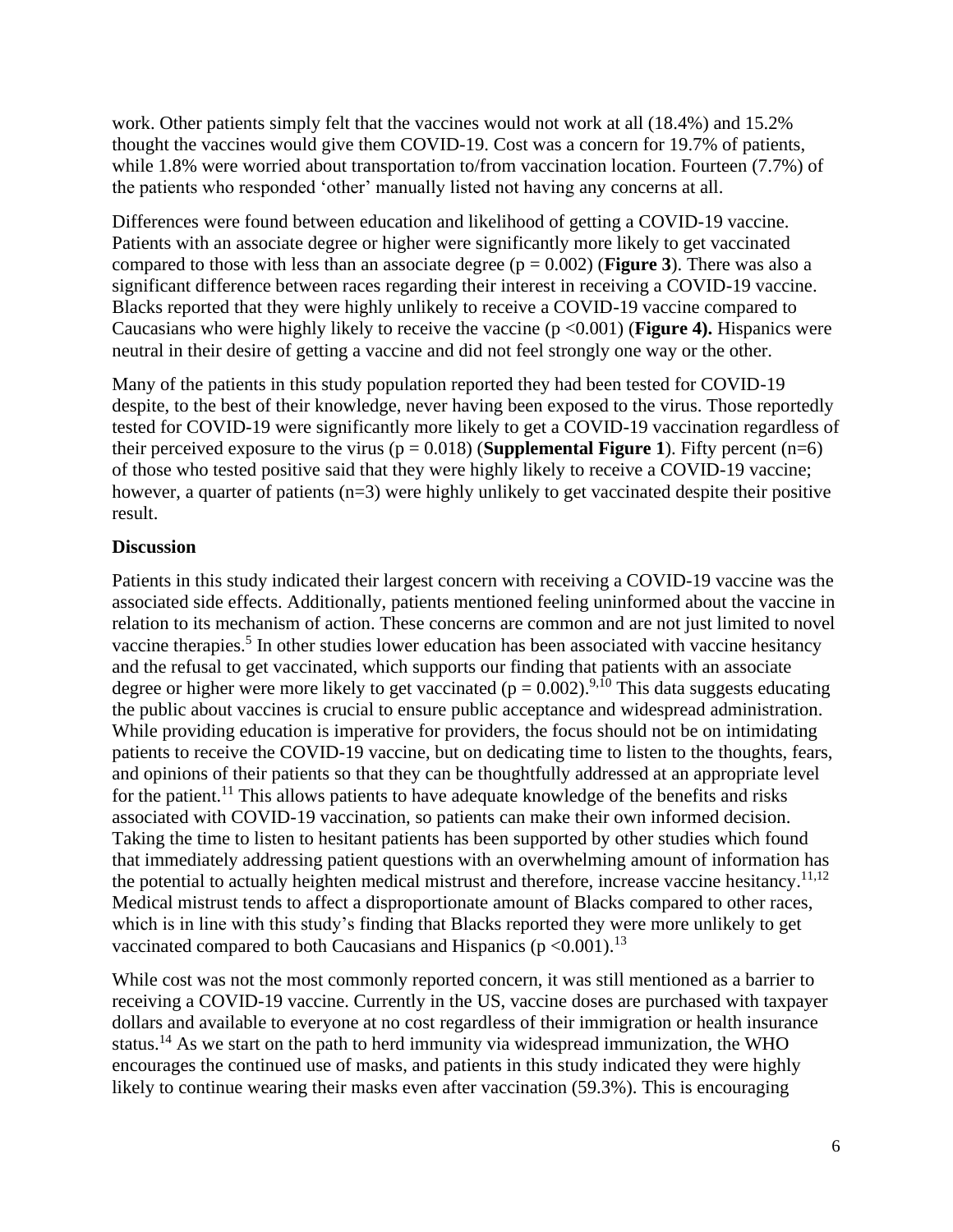information; showing that the public does take COVID-19 seriously and wants to avoid either contracting or spreading the virus, even if they opt out of receiving a vaccine.

#### **Limitations**

Due to the anonymity of the study, it is possible that patients may have filled out more than one questionnaire. Appointment spacing, however, reduced the likelihood of this occurring as patients were usually seen once every 3 to 6 months. Additionally, questionnaires were attached to patient intake forms which are only completed once per calendar year. As is common with Likert-type questions, it is possible that patients were biased in selecting all highly unlikely since it was the first available value under these questions. Although questions were written in a way to reduce selection bias, evidence of this was seen during data analysis. Furthermore, KC CARE has a large population of Spanish speaking patients. Since materials were only available in English, our sample size was limited. While the investigators took steps to ensure the staff was properly trained and aware of the inclusion criteria, it is possible questionnaires were filled out by patients who cannot read or write English proficiently.

## **Conclusion**

Vaccine hesitancy is still a threat to achieving herd immunity against COVID-19 and medical mistrust, especially in the Black population, is still prevalent despite the advancements in science and technology. This study showed that there was a correlation between vaccine hesitancy and epidemiologic factors. While this is not a problem to be tackled overnight, educating vulnerable or mistrusting populations and being empathic to their viewpoints are possible means of addressing vaccine hesitancy.